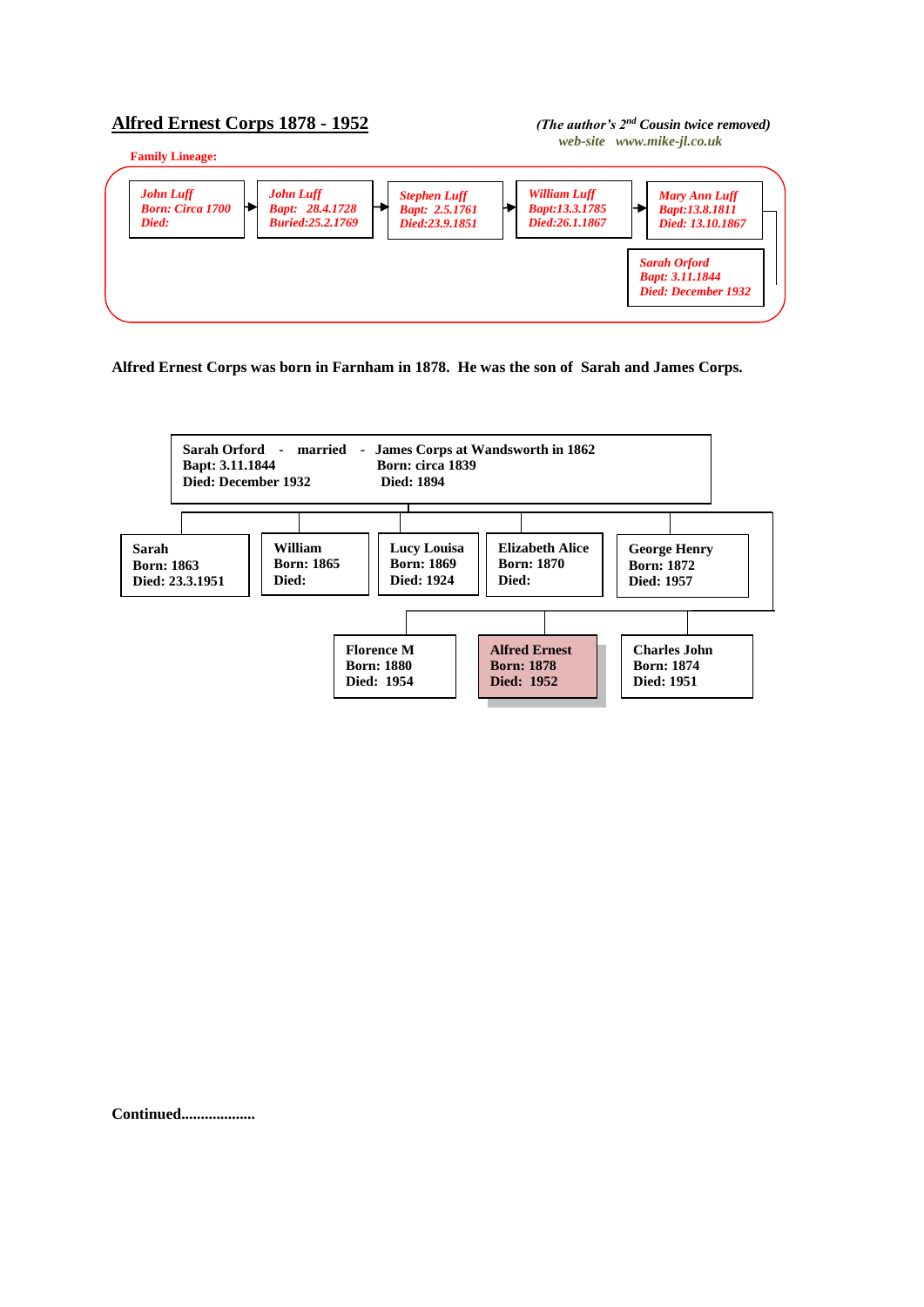| Jamham                                         | City or<br>Municipal Borough of<br><b>HOUSES</b>                                                                                                                                                                                                                                                                                                                                                                                                         | Municipal.Ward of                                                                 |                                         | Porliamentary Borough of            |                                   | recrimentioned Houses are situate within the Boundaries of the<br>Town or Village or<br>Homigt uf<br>Fannham | Urban Sanitary District of<br>Cornel am |                                           | Rural Sanitary District of | 38<br>[Page 5<br>Ecclesiastical Parish or<br>District of                                                                                  |
|------------------------------------------------|----------------------------------------------------------------------------------------------------------------------------------------------------------------------------------------------------------------------------------------------------------------------------------------------------------------------------------------------------------------------------------------------------------------------------------------------------------|-----------------------------------------------------------------------------------|-----------------------------------------|-------------------------------------|-----------------------------------|--------------------------------------------------------------------------------------------------------------|-----------------------------------------|-------------------------------------------|----------------------------|-------------------------------------------------------------------------------------------------------------------------------------------|
| ROAD, STREET, &c.,<br>and No. or NAME of HOUSE | $\begin{tabular}{ c c } \hline \multicolumn{1}{ c }{\textbf{Ina}} & \multicolumn{1}{ c }{\textbf{Unb}}\\ \hline \multicolumn{1}{ c }{\textbf{Ina} & \textbf{Inb} \\ \textbf{Ina} & \textbf{Inb} \\ \hline \multicolumn{1}{ c }{\textbf{Outa}} & \multicolumn{1}{ c }{\textbf{Inb} \\ \hline \multicolumn{1}{ c }{\textbf{Outa}}\\ \hline \multicolumn{1}{ c }{\textbf{Outa}} & \multicolumn{1}{ c }{\textbf{Inb} \\ \hline \multicolumn{1}{ c }{\textbf$ | NAME and Surname of each<br>Person                                                | <b>RELATION</b><br>to<br>Head of Family | CON-<br>DITION<br>as to<br>Marriago | <b>AGE</b> last<br>Birthday<br>of |                                                                                                              | Rank, Profession, or OCCUPATION         |                                           | WHERE BORN                 | las luis                                                                                                                                  |
| car 1/2n                                       |                                                                                                                                                                                                                                                                                                                                                                                                                                                          | Care and Mason<br>ealler Mura                                                     | Fraar<br>Son                            | ludvic                              | Males Female<br>X)                | rasalat                                                                                                      | Chartnay<br>Sus                         | <u>eun</u>                                |                            | $\begin{array}{l} \textbf{(1) Denf-and-Dumb} \\ \textbf{(2) Blind} \\ \textbf{(3) Imbcile or Idiot} \\ \textbf{(4) Lunnatio} \end{array}$ |
|                                                |                                                                                                                                                                                                                                                                                                                                                                                                                                                          | michi a Edwards<br>salel & Lineth                                                 | ekeee-                                  | umi                                 |                                   | Builder<br>Pask She Clerk                                                                                    | Clark                                   | v                                         | Jainhan<br>øo              |                                                                                                                                           |
| 10 Cast SI                                     |                                                                                                                                                                                                                                                                                                                                                                                                                                                          | andrew Croche                                                                     | <i>Itsitor</i><br>yead                  | maro                                | $\mathcal{F}'$                    | Domistic Seyent                                                                                              | rence                                   | ĸv<br>$\overline{\mathcal{O}}\mathcal{O}$ | 6TO<br>po                  | Same from Br                                                                                                                              |
|                                                |                                                                                                                                                                                                                                                                                                                                                                                                                                                          | Conches ann 00<br>Undrew P. 80                                                    | urte<br>H                               | $x\gamma$                           | $\frac{3}{2}$                     | Cholay.                                                                                                      | Hilmber Mainler - 6 men. 2 bags         | 170<br>60                                 | DU.<br>neuritten           | Sarleally Di                                                                                                                              |
|                                                |                                                                                                                                                                                                                                                                                                                                                                                                                                                          | rental o oc<br>Caecel St.<br>$\mathcal{O}v$ .                                     | den<br>den                              |                                     | $\overline{\phantom{a}}$          |                                                                                                              |                                         | DÓ<br>pe                                  | Turnham                    |                                                                                                                                           |
| $109$ bad $11$ .                               |                                                                                                                                                                                                                                                                                                                                                                                                                                                          | Jarah a Banpler<br>James Coch                                                     | Lenan<br>Fraas                          | Kum<br>mas 41                       |                                   |                                                                                                              | enced termint                           | $\mathcal{L}^{\mathcal{L}}$<br>rank       | 50.<br>Bentley             |                                                                                                                                           |
|                                                |                                                                                                                                                                                                                                                                                                                                                                                                                                                          | Tarah<br>00.<br>Jarah a oo                                                        | lcir<br>Oauchton                        | 7/1                                 | 38                                |                                                                                                              | Farmer Maker                            | Jeerrey<br>erv                            | amhau<br>£О                |                                                                                                                                           |
|                                                |                                                                                                                                                                                                                                                                                                                                                                                                                                                          | William 9. AU<br>Lucy 1                                                           |                                         | Class-<br>ov                        | 7 F                               | tres Matici<br>Transes Maker                                                                                 |                                         | $\overline{v}$<br>$\mathbf{v}$            | <b>DO</b>                  |                                                                                                                                           |
|                                                |                                                                                                                                                                                                                                                                                                                                                                                                                                                          | blizabeth a wo.<br>Course. 14<br>p0                                               | Oucef hler<br>ЮO                        |                                     | 13                                | Jehola<br>so                                                                                                 |                                         | 00<br>670                                 | bo<br>4,90                 |                                                                                                                                           |
|                                                |                                                                                                                                                                                                                                                                                                                                                                                                                                                          | harles<br>$A$ <sub>1</sub><br>allun                                               | $\forall c$<br>Jow                      |                                     | ı                                 | 00<br>$^{oo}$                                                                                                |                                         | 650                                       | 600<br>490                 |                                                                                                                                           |
| 108 bac/Street                                 |                                                                                                                                                                                                                                                                                                                                                                                                                                                          | po<br>Horence ell . Do                                                            | Low<br>Wear les                         |                                     | $\prec$<br>$\mathcal{U}_{\infty}$ |                                                                                                              |                                         | $\mathcal{L}^{y\bar{y}}$<br>470           | 5,0<br>$\mathscr{A}$       |                                                                                                                                           |
|                                                |                                                                                                                                                                                                                                                                                                                                                                                                                                                          | Joseph Stepwood<br>Rosetto  00                                                    | Tread<br>tirio                          | 100 345<br>Ðø                       |                                   | Thormatica                                                                                                   |                                         | $40^{\circ}$<br>Becks.                    | w<br>llai<br>uea           |                                                                                                                                           |
|                                                | $\boldsymbol{\star}$                                                                                                                                                                                                                                                                                                                                                                                                                                     |                                                                                   |                                         |                                     |                                   |                                                                                                              |                                         | June                                      |                            |                                                                                                                                           |
| Total of Houses                                |                                                                                                                                                                                                                                                                                                                                                                                                                                                          |                                                                                   |                                         |                                     |                                   |                                                                                                              |                                         |                                           |                            |                                                                                                                                           |
|                                                |                                                                                                                                                                                                                                                                                                                                                                                                                                                          | orn.-Draw the por through such of the words of the headings as are inappropriate, | Total of Males and Females              |                                     |                                   |                                                                                                              |                                         |                                           |                            |                                                                                                                                           |

**The 1881 Census shows Alfred Ernest living with his parents at 109, East Street, Farnham. Alfred was 3 years of age.**

| <b>Name</b>              | <b>Position in</b><br>House | <b>Condition Age/Sex</b> |                  | <b>Profession</b>       | <b>Birth Place</b>     |
|--------------------------|-----------------------------|--------------------------|------------------|-------------------------|------------------------|
| <b>James Corps</b>       | Head                        | <b>Married</b>           | 41 Male          | <b>Harness Maker</b>    | <b>Farnham, Surrey</b> |
| <b>Sarah Corps</b>       | Wife                        | <b>Married</b>           | 38 F/male        |                         | Farnham, Surrey        |
| <b>Sarah Corps</b>       | <b>Daughter</b>             | <b>Single</b>            |                  | 18 F/male Harness Maker | Farnham, Surrey        |
| <b>William J Corps</b>   | Son                         | <b>Single</b>            | 16 Male          | <b>Harness Maker</b>    | Farnham, Surrey        |
| Lucy L Corps             | <b>Daughter</b>             |                          | 13 F/male School |                         | Farnham, Surrey        |
| <b>Elizabeth A Corps</b> | <b>Daughter</b>             |                          | 11 F/male School |                         | Farnham, Surrey        |
| <b>George H Corps</b>    | Son                         |                          | Male<br>8.       | School                  | <b>Farnham, Surrey</b> |
| <b>Charles J Corps</b>   | Son                         |                          | 6 Male           | <b>School</b>           | <b>Farnham, Surrey</b> |
| <b>Alfred E Corps</b>    | <b>Son</b>                  |                          | 3 Male           |                         | <b>Farnham, Surrey</b> |
| <b>Florence M Corps</b>  | <b>Daughter</b>             |                          | 11mths F/male    |                         | <b>Farnham, Surrey</b> |

**Continued............**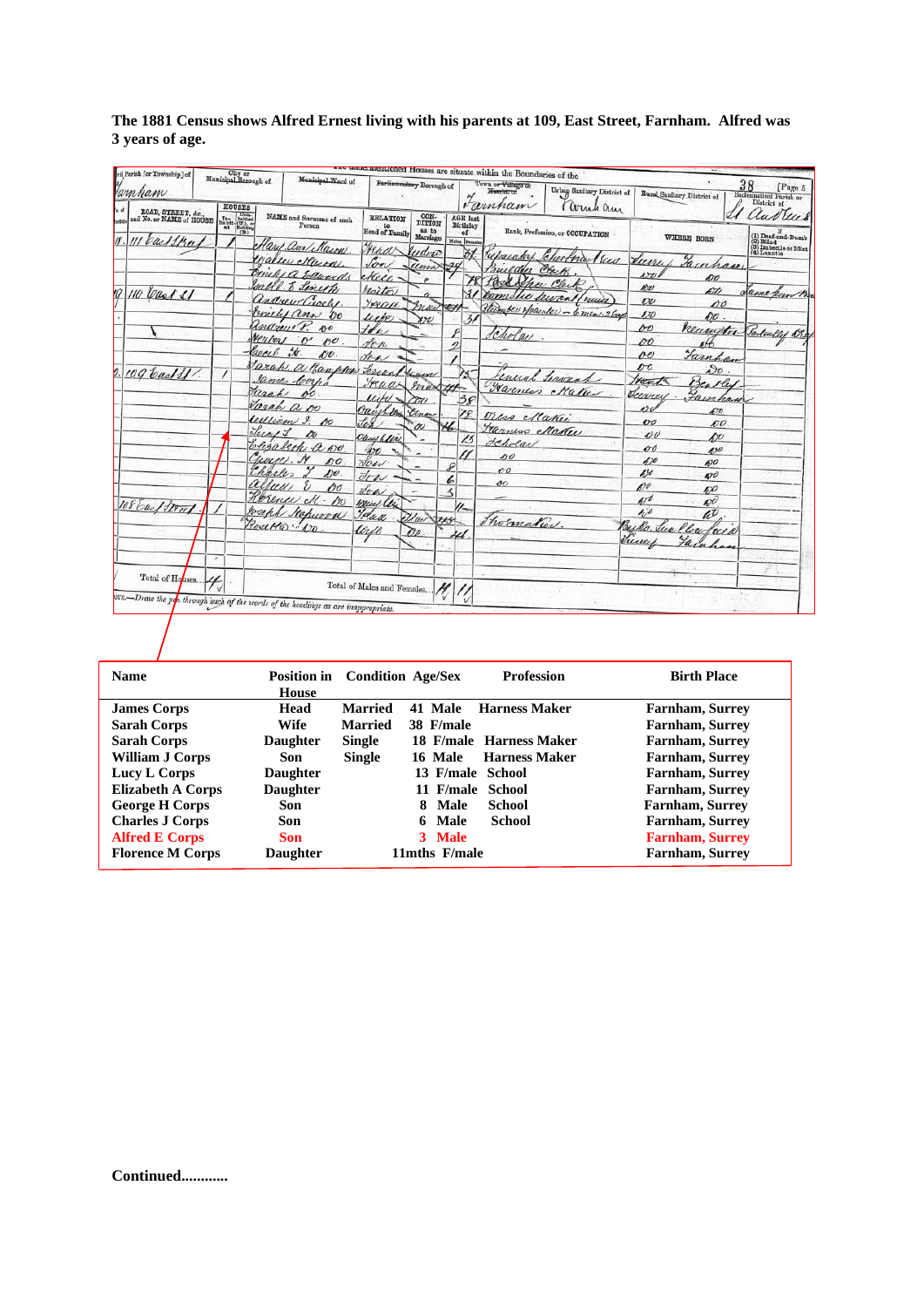**The 1891 Census shows Alfred living with his parents at 109, East Street, Farnham. Alfred was 13 and employed in the coach building industry.**

|                   | Civil Parish<br>FARNHAM |              |               |     | Municipal Borough | -Manisipal Ward                                 |                                         |            | Urban Sanitary Blatzick  <br>of FARNHAM             |                                     |         | Roral Sanilary District<br>Town or Village or Hamlet<br><b>FARNHAM</b> |                          |              |             | Parliamentary Borough or<br>unilatorl |                     | Boclosiation Perish or<br>NHAM                                                |
|-------------------|-------------------------|--------------|---------------|-----|-------------------|-------------------------------------------------|-----------------------------------------|------------|-----------------------------------------------------|-------------------------------------|---------|------------------------------------------------------------------------|--------------------------|--------------|-------------|---------------------------------------|---------------------|-------------------------------------------------------------------------------|
| Cols. 1<br>Ho. of | BOAD, STREET, &c., and  |              | $\bf{a}$<br>圖 | 410 |                   | NAME and Surname of<br><b>Most Person</b>       | <b>RELATION</b><br>to<br>Head of Family |            | $\mathbf{B}$<br>CON-<br>DITION<br>as to<br>Marriage | 0 10<br>AGE last<br>Birthday<br>af. |         | $\overline{1}$<br>PROFESSION er OCCUPATION                             | 19   18   14<br>Employer | Employed     | H           | WHERE BORN                            |                     | 16<br>If (1) Beaf-and-Dumb<br>(9) Bilind<br>(9) Lenatin, Imbocile<br>or Idiot |
| Schodzk           | No. or NAME of HOUSE    |              |               |     |                   |                                                 |                                         |            |                                                     | <b>Males</b> Female                 | Y)      | Peholar                                                                |                          |              |             | Sussey                                | reimham             |                                                                               |
|                   |                         |              |               |     |                   | amelia Plantich                                 | saur                                    |            |                                                     |                                     |         | de                                                                     |                          |              |             |                                       | do                  |                                                                               |
|                   |                         |              |               |     |                   | Lucy<br>$\omega$<br>do                          | saus<br>seur                            |            |                                                     |                                     | v       |                                                                        |                          |              |             | t n                                   | u                   |                                                                               |
|                   |                         | $\partial$   |               |     |                   | taura<br>Rohman<br>Iames                        | Kead                                    |            | m                                                   | 施                                   |         | summeyman Sproude                                                      |                          | $\mathsf{x}$ |             | do                                    | R.c                 |                                                                               |
|                   | 183 105 rast            |              |               |     |                   | anna                                            | Caise                                   |            | m                                                   |                                     | di Cont | le Curred<br>nes<br>1.11                                               |                          |              |             |                                       | M                   |                                                                               |
|                   |                         |              |               |     |                   | Louisa M. P. Wilso                              | riece                                   |            |                                                     |                                     |         |                                                                        |                          |              |             | Enser                                 |                     |                                                                               |
|                   | $1846 + 106 + 104$      | $\ell_{v}$   |               |     |                   | Elvin abeck<br>Hawke                            | Head                                    |            | lack                                                |                                     |         | Hellewwwoman                                                           | $\mathsf{X}$             |              |             | urres                                 | taundar             |                                                                               |
|                   |                         |              |               |     |                   | Smile<br>do                                     | saue                                    |            | Ω                                                   |                                     | ₫       |                                                                        |                          |              |             |                                       | ao                  |                                                                               |
|                   |                         |              |               |     |                   | Ireis<br>do                                     | Saur                                    |            | P                                                   |                                     |         |                                                                        |                          |              |             |                                       | Ke                  |                                                                               |
|                   | $185 - 108$             | $\partial t$ |               |     |                   | m Page<br>engamed                               | Head                                    |            | lind.                                               |                                     | ↘       | Musas Del                                                              |                          |              | $\mathbf x$ |                                       | Imom                |                                                                               |
|                   |                         |              |               |     |                   | Quanola<br>d.e                                  | bauer                                   |            |                                                     |                                     |         | Scholar                                                                |                          |              |             | Europey                               | Rusmalon<br>tannham |                                                                               |
|                   |                         |              |               |     |                   | do<br>Charles                                   | Ion                                     |            |                                                     |                                     |         | Scholar                                                                |                          |              |             | de:<br>do                             | n o                 |                                                                               |
|                   |                         |              |               |     |                   | $\mathbf{v}_a$<br>Jehn                          | len.                                    |            |                                                     | √                                   |         | Sepolen                                                                |                          |              | χ           | do                                    | do                  |                                                                               |
| 186               | 104                     | $\theta$     |               |     |                   | Corpor<br>James                                 | Head                                    |            | n (                                                 | স্ব                                 |         | Endoller                                                               |                          |              |             | d p                                   | do<br>÷.            |                                                                               |
|                   |                         |              |               |     |                   | do<br>Sarah                                     | Wido                                    |            | $\widetilde{\mathfrak{A}}$                          |                                     |         |                                                                        |                          | χ            |             | do                                    | do                  |                                                                               |
|                   |                         |              |               |     |                   | do<br>George                                    | lbri                                    |            | д                                                   |                                     |         | Winser naper Jurnayor<br>racklimite                                    |                          | $\mathsf{x}$ |             | d <sub>D</sub>                        | do                  |                                                                               |
|                   |                         |              |               |     |                   | do<br>blaske                                    |                                         | Ion<br>lon | $\overline{a}$                                      | <b>X6</b><br>Σ                      |         | Carchetummar                                                           |                          | x            |             | No                                    | do                  |                                                                               |
|                   |                         | ×            |               |     |                   | alfred<br>do                                    |                                         |            |                                                     |                                     | 70      | schola                                                                 |                          |              |             |                                       | do                  |                                                                               |
|                   |                         |              |               |     |                   | Horance m do                                    | caus,<br>Violoi                         |            |                                                     |                                     |         |                                                                        |                          |              |             | Z                                     |                     |                                                                               |
|                   |                         |              |               |     |                   | Cleeves<br>refie                                | <b>Read</b>                             |            | $\kappa$                                            | ÌЯ                                  |         | Monday & becorator X                                                   |                          |              |             | wires                                 | teunley             |                                                                               |
|                   | 184 40                  | Dr-          |               |     |                   | andrew burst<br>Emile<br>$\boldsymbol{a}$<br>do |                                         | lusi       | m                                                   |                                     |         |                                                                        |                          |              |             | $_{\text{unify}}$                     | Parkwark            | bes                                                                           |
|                   |                         |              |               |     |                   | Gradow P<br>do                                  |                                         | loh        |                                                     | Ń,                                  |         | Kennber                                                                |                          | X            |             | do                                    | Δ                   |                                                                               |
|                   |                         |              |               |     |                   | do<br>Healers 8                                 |                                         | lon        |                                                     | 浊                                   |         | Dislew                                                                 |                          |              |             | Lurrey                                | Lewilan             |                                                                               |
|                   |                         |              |               |     |                   | do<br>beut                                      |                                         | low        |                                                     | ኡ                                   |         | Scholar                                                                |                          |              |             |                                       | do                  |                                                                               |
|                   |                         |              |               |     |                   | media                                           |                                         | saw        |                                                     |                                     |         | h                                                                      |                          |              |             | do                                    | ho                  |                                                                               |
|                   |                         |              |               |     |                   | aubrey Annales do                               |                                         | low        |                                                     | ۷                                   |         |                                                                        |                          |              |             | do                                    | do                  |                                                                               |
|                   |                         | ٠            |               |     |                   | rue                                             |                                         | Aur        |                                                     |                                     |         |                                                                        |                          |              |             | No                                    | do                  |                                                                               |
|                   |                         |              |               |     |                   | Showles<br>Rydia                                | lew                                     |            | Q                                                   |                                     | ٧u      | <i>Dombolis</i><br>univel Pers                                         |                          |              |             | Hank                                  | Crosham             |                                                                               |
|                   | 18811                   | дν           | $\prime$      |     |                   | These<br>Maan am                                |                                         | ومعاذ      | kid                                                 |                                     |         | Schoolmothes<br>Radvich                                                |                          |              |             | Surrey                                | unda                |                                                                               |
|                   |                         |              |               |     |                   | Emily<br>Edward<br>a                            |                                         |            |                                                     |                                     | 烈       | Clark<br>Clockeyes                                                     |                          | χ            |             | as                                    | a.                  |                                                                               |

| <b>Name</b>             | House           | <b>Position in</b> Condition Age/Sex |                  | <b>Profession</b>      | <b>Birth Place</b>     |
|-------------------------|-----------------|--------------------------------------|------------------|------------------------|------------------------|
| <b>James Corps</b>      | Head            | <b>Married</b>                       | 57 Male          | <b>Sadler</b>          | <b>Farnham, Surrey</b> |
|                         |                 |                                      |                  |                        |                        |
| <b>Sarah Corps</b>      | Wife            | <b>Married</b>                       | 46 F/male        |                        | <b>Farnham, Surrey</b> |
| <b>George H Corps</b>   | Son             |                                      | 18               | Male Harness maker     | Farnham, Surrey        |
| <b>Charles J Corps</b>  | Son             |                                      |                  | 16 Male Coach industry | <b>Farnham, Surrey</b> |
| <b>Alfred E Corps</b>   | Son             |                                      |                  | 13 Male Coach industry | <b>Farnham, Surrey</b> |
| <b>Florence M Corps</b> | <b>Daughter</b> |                                      | 10 F/male School |                        | <b>Farnham, Surrey</b> |
| <b>Ellie Clevees</b>    | Visitor         |                                      |                  |                        | London                 |

**Alfred Corps married Mary Annie Grace Milton in Farnham, Surrey 1899.**



**Continued...........**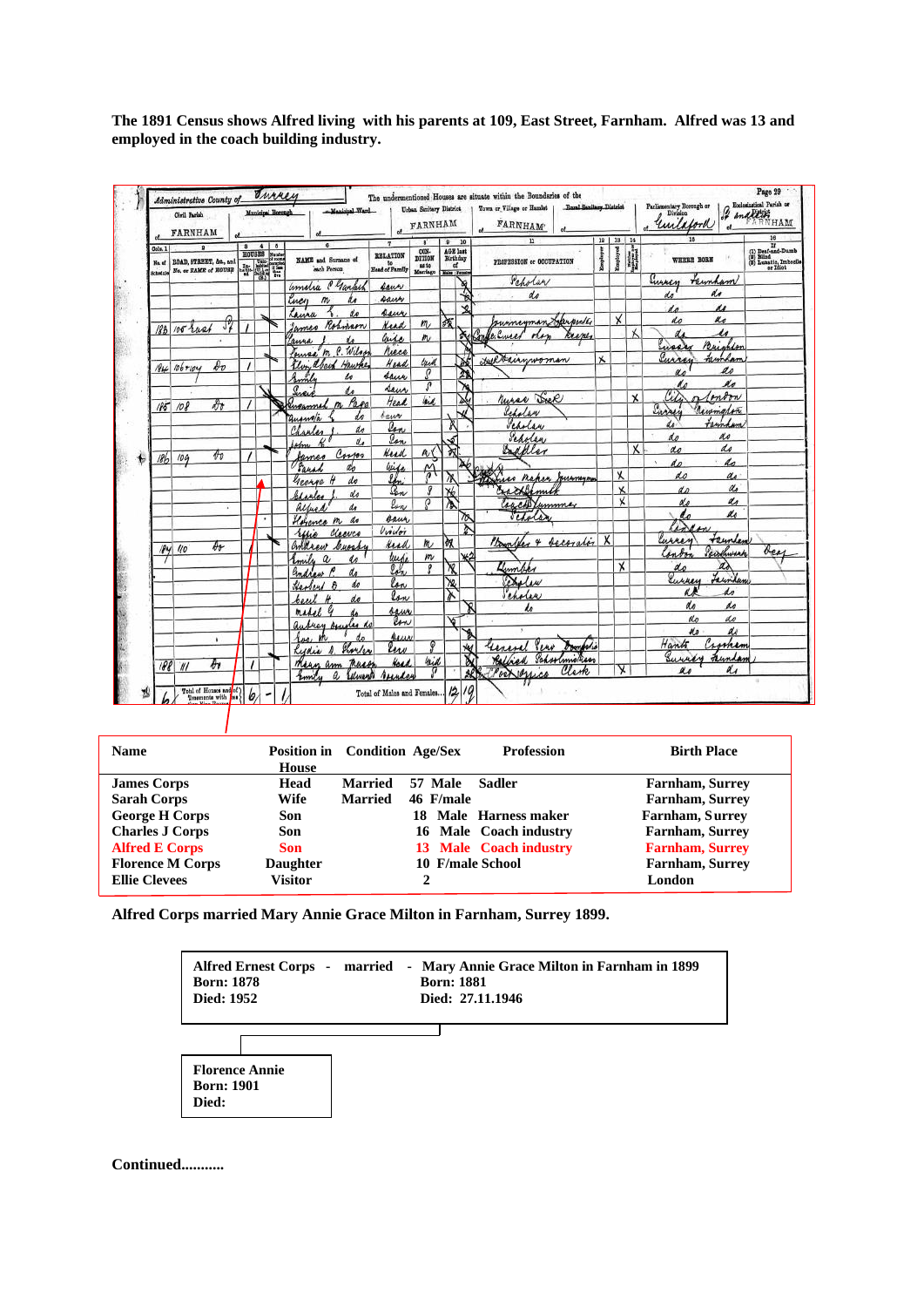|              | Civil Parish<br>fer ten                                                                    |          |                                          | <b>Eccleratical Parish</b> | leters Chertain                                        | of                                                           | wey or Urban District<br>no Chatou                   |                                                           | ho<br>$\alpha$                      | rd o <del>f Municipal Boro.</del><br><del>eo of</del> Urban District | <b>Hural District</b>                            |                                                    |                                                        | Parliamentary Borough<br>Western Cherla                                          | Town or Village or Hamlet<br>Cherley                                          |
|--------------|--------------------------------------------------------------------------------------------|----------|------------------------------------------|----------------------------|--------------------------------------------------------|--------------------------------------------------------------|------------------------------------------------------|-----------------------------------------------------------|-------------------------------------|----------------------------------------------------------------------|--------------------------------------------------|----------------------------------------------------|--------------------------------------------------------|----------------------------------------------------------------------------------|-------------------------------------------------------------------------------|
|              | <b>ROAD, STREET, &amp;c. and</b><br>No. or <b>NAME</b> of HOUSE                            | <b>A</b> | NOUSES<br>Uninhalited<br><b>Age</b><br>÷ |                            |                                                        | Name and Surname of<br>cash Person                           | RELATION<br>to Head<br>of Family                     |                                                           | Age last<br>Birthday<br>ui          |                                                                      | <b>PROFESSION OR OCCUPATION</b>                  | 14<br><b>Employer,<br/>Worker,<br/>Own account</b> | $\frac{1}{t}$<br>$\mathbf{r}_{\text{max}}^{\text{at}}$ | <b>WHERE BORN</b>                                                                | (i) Daaf and Dumb<br>(ii) Blind<br>(3) Lunatio<br>(4) Imbocile, feeble-minded |
| $^{122}$     | Zuen St                                                                                    |          |                                          |                            | Hannah Walister Head                                   | Charles Lederick Jahr Son<br>Coursa Philes Visitor           |                                                      | $\mathcal{E}$<br>with                                     | $\pmb{\mathscr{C}}$<br>78           |                                                                      | K North                                          | $00\sqrt{k}$                                       | +1 Home                                                | Surrey Chinteey<br>Un /ino                                                       |                                                                               |
| 23           |                                                                                            |          |                                          |                            |                                                        | themstords Head<br>nary ann grace 02<br>Horewer annie De Dan | loye                                                 | he<br><u>hi</u>                                           | 23.<br>120                          |                                                                      |                                                  | Worker                                             |                                                        | Surrey tarkton<br>Middly Sudburg                                                 |                                                                               |
|              | $\mu$                                                                                      | 7        |                                          |                            |                                                        | Kona: Sephin Boarn Head<br>Mary Goner                        | Wife                                                 | s<br>h<br>2n                                              | $1$ ho<br>$56 -$<br>-5%             |                                                                      | day                                              | Worker                                             |                                                        | chertre<br>Surrey<br>Southwark<br>oc<br>fuildford                                |                                                                               |
|              | $\iota$                                                                                    |          |                                          |                            | Ellen<br>velyn!                                        | William Dancely<br>$\mathcal{C}^o$<br>0 <sup>o</sup>         | Herd<br>10kg<br>$\mathcal{D}_{\mathbf{a}\mathbf{w}}$ | n<br>$\lambda_{\mathcal{C}}$<br>$\mathfrak{s}$            | 37<br>ĻЗ<br>$^{13}$                 |                                                                      |                                                  | Wer Ker                                            |                                                        | Essex Ladraw<br>Surrey Chan<br>pe<br>Cherten                                     |                                                                               |
| 26           | $\prime$                                                                                   | $\prime$ |                                          |                            | France W. D.<br>Leslie W<br>When W Broyd Board 5 26    | $\mathcal{O}^{\rho}$<br>conce Nobert Groft                   | 522<br>Son                                           | $\mathcal{S}^-$<br>$\mathcal{S}^-$                        | $\frac{2}{2}$                       |                                                                      | raper                                            | Worker<br>Worker                                   |                                                        | oυ<br>Ο2<br>$\sqrt{2}$<br>oc.<br>Eux forest fact                                 |                                                                               |
|              |                                                                                            |          |                                          |                            | Jane<br>When force De<br>cater Sidney Do               | oe.                                                          | Head<br>k fe<br>522<br>Son                           | $\frac{\hbar}{33}$<br>$\mathcal{H}_{\mathcal{L}}$<br>$s-$ | $8^{34}$                            | $H_{\boldsymbol{r} \boldsymbol{t}}$                                  | ainter                                           |                                                    |                                                        | Thorka<br>bi<br>Echam<br>δ¥<br>Chertie<br>$\sigma$<br>$\mathcal{D}^{\mathbf{v}}$ |                                                                               |
| $\mathbf{2}$ |                                                                                            |          |                                          |                            | Albert Pullen<br>Ehrabeth                              | Seinald Frank Do<br>$\mathcal{O}^{\nu}$                      | Son<br>Head<br>Wife h                                | $rac{5}{3}$<br>lu l                                       | $\frac{3}{4}$<br>33<br>3            |                                                                      |                                                  |                                                    |                                                        | $*$<br>or<br>Survey Cardford<br>Shropshare Coler -                               |                                                                               |
|              |                                                                                            |          |                                          |                            | When I William De<br>Rene Elizabeth De<br>Davey May 02 |                                                              | 5m<br>Dan<br>Dan                                     | $\sqrt{2}$<br>$\cal S'$<br>$\mathcal{S}^{\prime}$         | که                                  |                                                                      |                                                  |                                                    |                                                        | Sussex<br>Crace<br>Survey Charles<br>$\sigma$                                    |                                                                               |
| 22           |                                                                                            |          |                                          | 2                          | retoria Marka Do<br>Phones nillington<br>Clara         | రా                                                           | $\mathcal{D}_{\mathbf{a}\mathbf{u}}$<br>Head<br>Wife | $\mathcal{S}$<br>$\lambda_{\mathfrak{c}}$<br>$\ell$ u     | 61                                  |                                                                      | Decorator Work                                   |                                                    |                                                        | চ∙<br>australia tydney<br>Middy Staines                                          |                                                                               |
|              | $\bullet$                                                                                  |          |                                          |                            | William<br>William Bryay                               | $\mathcal{D}^{\mathbf{e}}$                                   | Son<br>Head In                                       |                                                           |                                     |                                                                      | Takene is anythed Worked<br>Shop leaper Employer |                                                    |                                                        | Survey Chartery<br>De Guildford                                                  |                                                                               |
|              |                                                                                            |          |                                          |                            |                                                        |                                                              |                                                      |                                                           |                                     |                                                                      |                                                  |                                                    |                                                        |                                                                                  |                                                                               |
|              | <b>Name</b>                                                                                |          |                                          |                            | <b>Position in</b><br><b>House</b>                     |                                                              |                                                      |                                                           | <b>Condition Age/Sex</b>            |                                                                      | <b>Profession</b>                                |                                                    |                                                        | <b>Birth Place</b>                                                               |                                                                               |
|              | <b>Ernest Alfred Corps</b><br><b>Mary Annie Grace Corps</b><br><b>Florence Annie Corps</b> |          |                                          |                            | <b>Head</b><br>Wife<br><b>Daughter</b>                 | <b>Married</b>                                               | <b>Married</b>                                       |                                                           | 23 Male<br>20 F/male<br>1 mthF/male |                                                                      | <b>Coach Trimmer</b>                             |                                                    |                                                        | <b>Farnham, Surrey</b><br><b>Sudbury, Middx</b><br><b>Chertsey, Surrey</b>       |                                                                               |

**The 1901 Census shows Alfred, now shown as Ernest living with his wife in Queen Street, Chertsey, Surrey.**

**Continued........................**